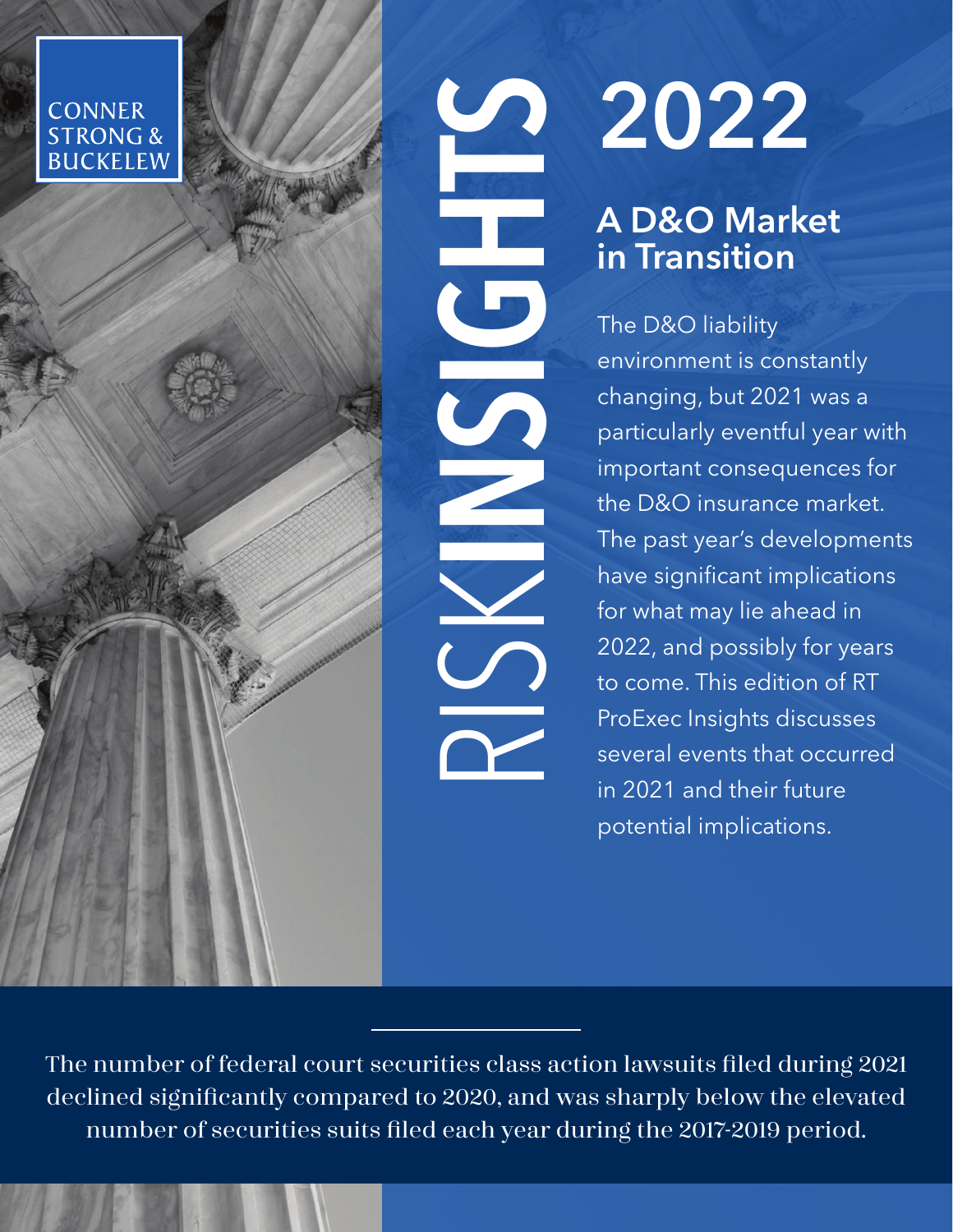## Securities filings declined in 2021 relative to recent elevated years, returning closer to longterm levels

The number of federal court securities class action lawsuits filed during 2021 declined significantly compared to 2020, and was sharply below the elevated number of securities suits filed each year during the 2017-2019 period. However, the number of 2021 filings were above longer-term historical annual filing levels prior to 2017.

According to our count, there were 211 federal securities class action lawsuits filed in 2021, representing a 34% decline from the 320 federal securities suit filings in 2020, and about a 48% decline compared to the annual average number of lawsuits (405) filed during the 2017 – 2019 period—a period during which the number of securities lawsuits had surged. These figures reflect only securities class action lawsuit filings in the federal courts; the filing numbers do not include securities class action lawsuits filed in state courts in 2021.

The most significant factor in the decline in the number of filings in 2021 was the decline in the number of federal merger objection class action lawsuits. By our count, there were only 18 federal merger objection class action lawsuits during 2021, compared to 102 in 2020. The 2021 merger objection lawsuit filings represented an even sharper decline compared to the 2017-2019 period, where there were 160 merger objection filings in 2019, 182 in 2018, and 198 in 2017.

It is important to note that while plaintiffs' lawyers are still filing merger objection lawsuits, they are filing the lawsuits as individual actions, rather than as class actions. The threat of merger-related

litigation has not gone away, but the current form of the threat is not reflected in class action litigation statistics.

When merger objection lawsuits are excluded from the totals, the decline in securities suit filings during 2021, compared to 2020, is significantly less severe. Excluding merger objection suits, there were 193 "traditional" securities suit filings in 2021, representing only about an 11.3% decline from the 218 traditional filings in 2020.

Although the number of 2021 securities suit filings reflect a decline compared to 2020, as well as the years 2017-2019, the 2021 filing levels are much closer to historical filing rates. Indeed, the 211 securities suit filings in 2021 is actually above the annual average number of filings during the pre-surge years from 1997 to 2016, when an average of 193 securities class action lawsuits were filed each year.

There is a propensity to get stuck on the headline that 2021 securities class action lawsuits are down more than a third compared to 2020. However, when the merger objection litigation is removed, the relative declines in the number of filings are much more modest. The filing levels in 2021 appear to have simply returned to long-term historical levels, compared to the elevated levels that prevailed during the 2017-2020 period.

## SPAC activity and SPAC-related litigation surged during the year

The amount of SPAC IPO activity in 2021 was nothing short of astonishing. According to SPACInsider, there were a total of 613 SPAC IPOs completed in 2021, raising total proceeds to \$162.4 billion. Both the number of SPAC IPOs and the amount of capital raised in 2021 far

#### CONNER STRONG & BUCKELEW

*In conjunction with RT ProExec*

#### Terrence Tracy *Executive Vice President* 877-861-3220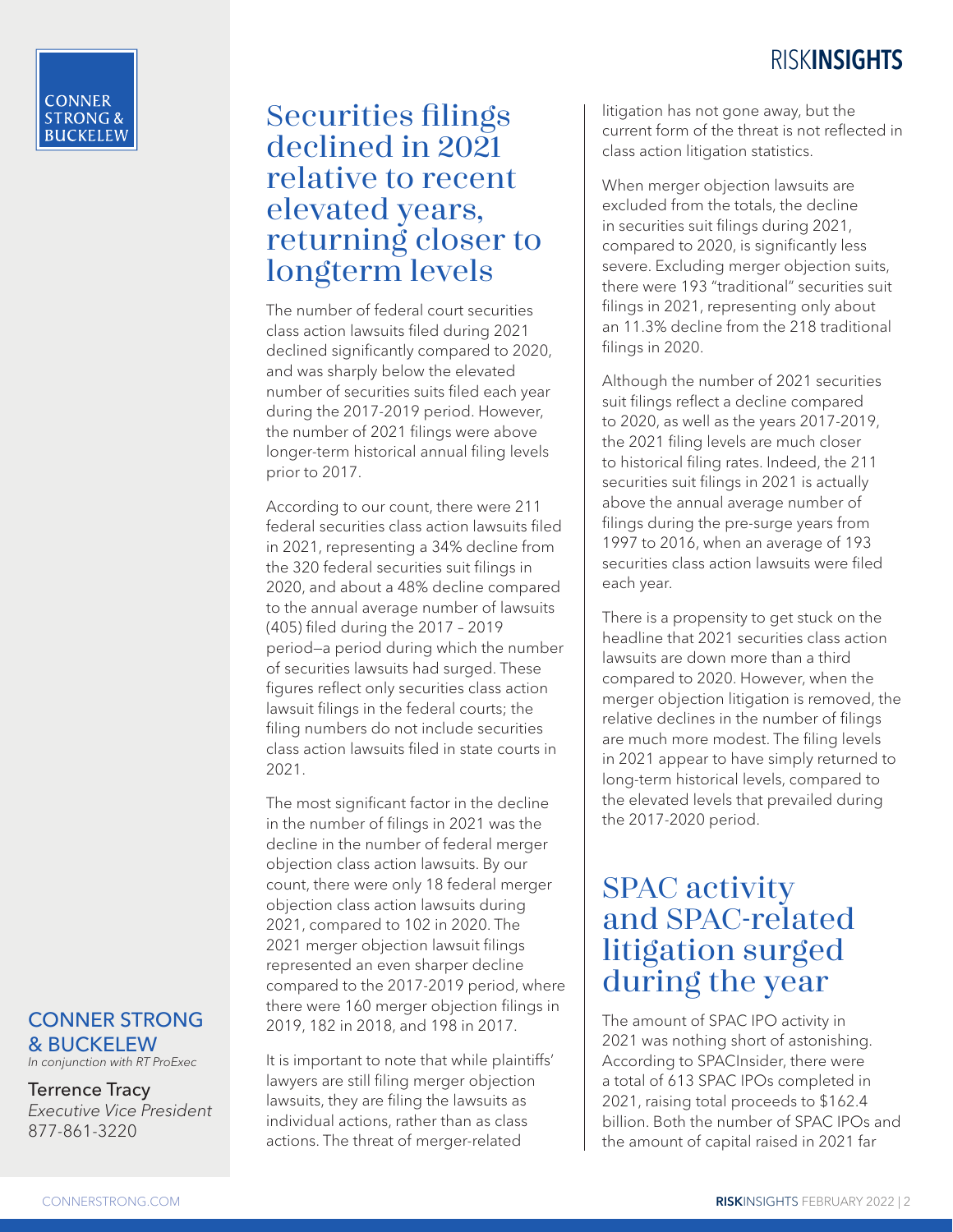exceed the then-record setting levels in 2020, when 248 SPAC IPOs raised \$83.3 billion. Given the volume of SPAC-related financial activity, there is now a greater likelihood of litigation activity.

There were a total of 31 federal SPACrelated securities class lawsuits filed in 2021. In addition to the securities lawsuits, there were also at least 14 SPACrelated derivative lawsuits filed. All of the derivative suits involved companies that were also hit with securities suits.

Beyond the securities and derivative suits, there were also other types of SPAC-related D&O lawsuits filed in 2021. For example, there were at least three state court direct action lawsuits filed which alleged fiduciary duty violations contending that the SPAC transactions should be assessed using the "entire fairness" standard. In addition, there were three lawsuits filed against SPACs alleging that the SPACs are in fact investment companies within the meaning of the Investment Companies Act of 1940, and that the companies had failed to register with the SEC as required by the '40 Act. Finally, there were also two SPAC-related SEC enforcement actions.

It is revealing that of the 31 SPAC-related securities lawsuits filed during 2021, only one involved a SPAC that completed its IPO in 2021. All of the other 2021 SPACrelated securities suits involved SPACs from the IPO classes of 2020 or prior. In other words, there is a lag between the time of the SPAC IPO and the time when the lawsuits begin to emerge. This certainly reinforces the likelihood that there will be a future surge of suits involving SPACs from the record-setting SPAC IPO classes of 2020 and 2021.

While many SPAC-related securities lawsuits were filed in 2021, few of the cases have reached the motion to dismiss stage. There is relatively little historical track record for these kinds of cases, and it remains to be seen how these lawsuits will fare. There was one settlement in 2021 of a SPAC-related lawsuit from an earlier era relating to Akazoo, a music streaming company that had merged with a SPAC in January 2019. The SPAC itself conducted its IPO in 2017. The company was hit with a securities class action lawsuit in April 2020 and reached a partial settlement of \$35 million in April 2021.

Further, the SEC has signaled to investors and the marketplace that it is focused on SPACs. In recent remarks, Gary Gensler, Chairman of the SEC, underscored the agency's concerns with many SPAC transactions. In addition, during 2021, the SEC initiated two SPAC-related enforcement actions.

On July 13, 2021, the agency filed administrative charges against a SPAC called Stable Road Acquisition Corp., the SPAC's CEO, and its proposed merger target, Momentus (an early-stage space travel company). The agency separately filed a civil enforcement action against Momentus's CEO. The agency alleged that the defendants had falsely stated that the target company's rocket system had been successfully tested in space. The SPAC and SPAC CEO were also charged for inadequate due diligence in connection with the proposed merger.

The SEC filed a second SPAC-related enforcement action in late July 2021, in conjunction with the presentation of a criminal indictment against Trever Milton, the founder of the electric vehicle company, Nikola. The SEC filed parallel enforcement charges against Milton. Many of the allegations in the SEC enforcement action are also alleged in a separate securities class action lawsuit that was filed against Nikola in September 2020. In addition, in December 2021, the SEC instituted a proceeding against Nikola itself.

As a general matter, most of the SPACrelated securities lawsuits have been filed a short time after the merger was completed (or, in a few cases, shortly after the merger was announced). In other

#### CONNER STRONG & BUCKELEW

*In conjunction with RT ProExec*

Terrence Tracy *Executive Vice President*

877-861-3220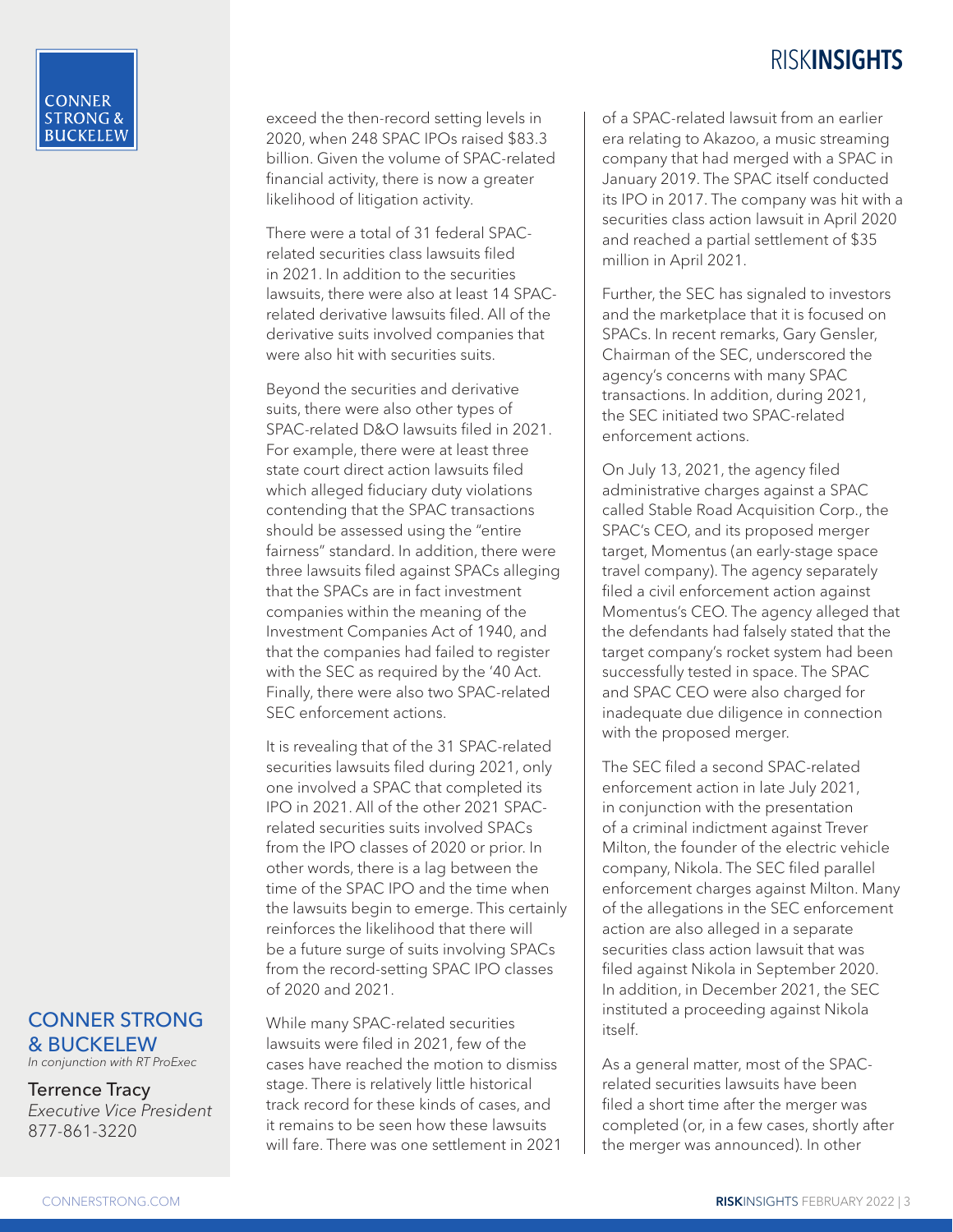words, the SPAC lifecycle events that give rise to the possibility of a securities suit are primarily the SPAC's announcement of, and completion of, its business combination with a target company.

According to SPACInsider, as of December 31, 2021, there were 575 SPACs seeking to identify merger targets. In short, over the next 12-24 months, it is possible that a material number of SPACs will be going through the SPAC lifecycle events that historically have given rise to SPAC-related litigation risk. Historically, very few SPAC's liquidate for lack of finding a target (there have been only 27 SPAC liquidations in total since 2009). In light of the hundreds of SPAC mergers that will likely be taking place over the next 24 months, it is probable that a certain number of the SPACs (or, more likely, the post-SPACmerger companies) are going to be hit with securities suits.

In all likelihood, SPACs will remain in the spotlight, garnering scrutiny and potential litigation in 2022 and beyond.

## COVID-19-related litigation continued to rise in 2021

Between March 1, 2020 and December 31, 2021, 42 pandemic-related federal securities class action lawsuits were filed. Of these, 24 were filed in 2020, and 18 were filed in 2021. There have also been at least 16 pandemic-related shareholder derivative lawsuits, of which nine were filed in 2021. In addition, there have also been at least ten pandemic-related SEC enforcement actions.

Until the latter half of 2021, pandemicrelated securities class action lawsuits generally fell into one of three categories:

1. Claims against companies that experienced coronavirus outbreaks in their facilities (cruise ship lines, private prison systems, meat-packing plants).

- 2. Claims against companies that claimed to be in a position to profit from the coronavirus outbreak (vaccine development companies, diagnostic testing companies, online learning platforms).
- **3.** Companies that experienced disruption in their operations or financial results due to the coronavirus outbreak (hospital systems, real estate development companies).

The plaintiffs' track record in the above categories has largely been poor. In the final months of 2021, a fourth category of pandemic-related securities suits emerged. The lawsuits in this fourth category were filed against companies that had prospered at the outset of the pandemic, but then experienced their fortunes ebbing as government shut-down orders were withdrawn and businesses reopened.

An example of one of these "fourth category" lawsuits is the securities class action suit filed in November 2021 against the exercise equipment company, Peloton Interactive. It has been alleged that the company's revenues soared at the outset of the pandemic as homebound consumers drove high demand for the company's exercise equipment. The company ramped up its inventory, while purportedly assuring investors that its pandemic-related growth was sustainable. The company's share price later declined after the company announced weaknesses in its financial controls relating to its inventory levels.

Other companies that were sued in one of these fourth category lawsuits include the web meeting hosting platform, ON24. ON24 had also experienced an early surge in demand at the outset of the pandemic, followed by a later decline. Similarly, the consumer product company, The Honest Company, experienced an early pandemic-related spike in sales of its health and hygiene products, followed by a later slump. Other examples include the

#### CONNER STRONG & BUCKELEW

*In conjunction with RT ProExec*

Terrence Tracy

*Executive Vice President* 877-861-3220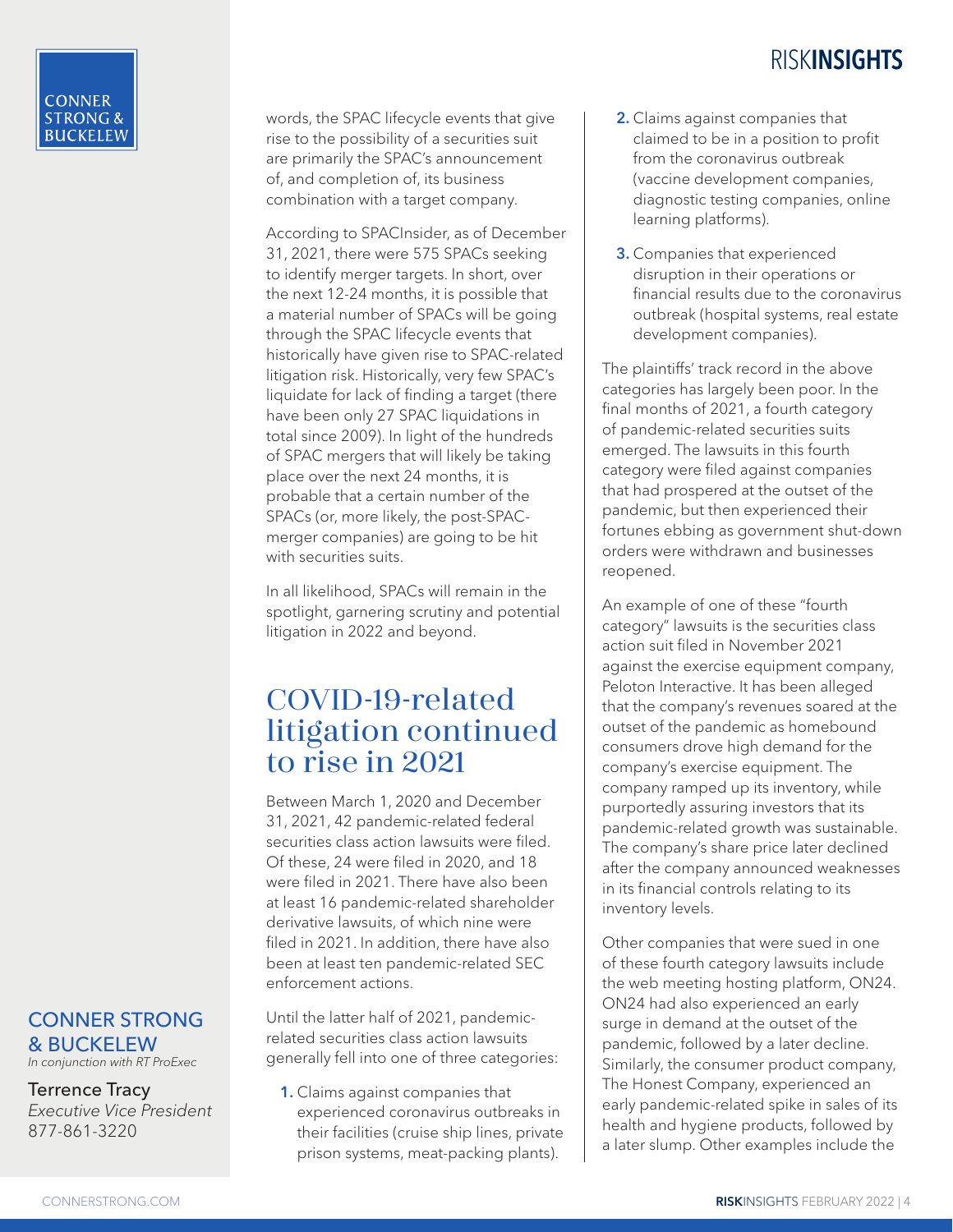technology company, Citrix Systems, and in late December, there were additional fourth category lawsuits filed against DocuSign and Chegg.

It seems likely that fourth category lawsuits might continue to be filed in the weeks and months ahead. Future cases may also arise from second-level effects of the pandemic, such as supply chain disruption, labor shortages, and economic inflation, as discussed below.

## Pandemic-related effects roiling the economy, increasing the risk of further litigation

As we head into 2022, there are at least three threats that could potentially bear down on the economy and could have a big impact in the months ahead. These threats are, at least in part, follow-on effects from the pandemic, although they are not exclusively so. These threats are: supply-chain disruption, labor shortages, and economic inflation. These threats not only have implications for the domestic and global economies, but they also have litigation implications which have already been manifested in several lawsuits discussed below.

For example, ATI Physical Therapy, a national chain of physical therapy clinics, was sued in August 2021 (shortly after the company merged with a SPAC), after the company announced that it was experiencing higher than expected attrition of its staff of physical therapists and encountering increased competition for replacement staff, resulting in higher labor costs and operating disruptions.

Similarly, Romeo Power, which manufactures batteries for electric vehicles, was sued in April 2021, (shortly after the

company merged with a SPAC), after the company announced that its production had been hampered due to disruptions in the supply of an important component part.

In December 2021, the bedding and mattress company, Sleep Number, was targeted by plaintiffs in a securities class action lawsuit relating to the company's disclosures about the extent of the disruption to its mattress foam supply, caused by the Texas winter storms.

Some economists and politicians believe that these current economic factors will prove temporary. Eventually and hopefully, the supply chain constraints will ease and labor market disruptions will abate, which, in turn, could alleviate inflationary pressures. However, the Omicron variant outbreak in the final weeks of 2021 could cause even further disruptions and could further delay the return to stability and normalcy.

Even if these various economic factors prove to be temporary, they are still likely to affect companies in the short term, which could create both operating and litigation risk for many companies. The larger concern is what might happen if these economic factors prove to be more enduring. Many of these issues are going to unfold during 2022, with potentially serious implications.

## For now, the D&O insurance industry remains in the hard market

Insurance is a cyclical business. For many years, the D&O insurance industry was in a sustained "soft market," characterized by abundant insurance capacity, low pricing, and broad coverage. More recently, the industry has been in a "hard market" phase. Pricing for D&O insurance

#### CONNER STRONG & BUCKELEW

*In conjunction with RT ProExec*

Terrence Tracy

*Executive Vice President* 877-861-3220